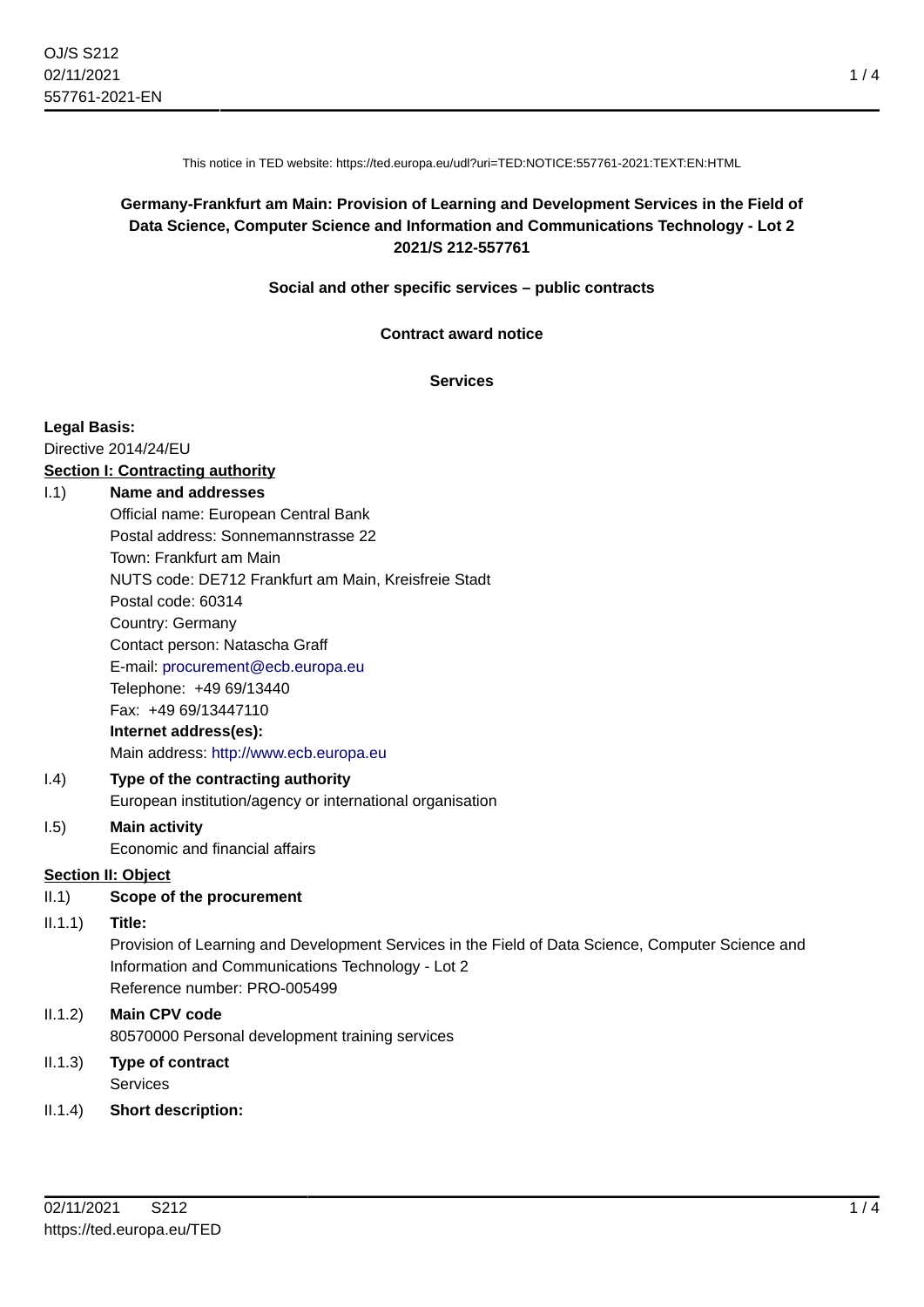The European Central Bank (ECB) was seeking interested parties through this call to express interest for participating in a negotiated procurement procedure for the provision of learning and development services in the field of Data Science, Computer Science and Information and Communications Technology. This notice concerns Lot 2.

## II.1.6) **Information about lots**

This contract is divided into lots: yes

- II.2) **Description**
- II.2.1) **Title:**

Learning and Development Services in the Field of Information and Communications Technology Lot No: 2

II.2.2) **Additional CPV code(s)** 80500000 Training services 80000000 Education and training services

# II.2.3) **Place of performance** NUTS code: DE712 Frankfurt am Main, Kreisfreie Stadt

# II.2.4) **Description of the procurement:**

The European Central Bank (ECB) is an official EU institution which is responsible for the monetary policy of the European Union. It fulfils this mandate together with the 19 national central banks (NCB's) of the Member States whose currency is the euro (the 'Eurosystem'). Since 2014, the ECB is also entrusted with the task of banking supervision within the European Union to ensure the stability of the banking system. This is conducted by the Single Supervisory Mechanism (SSM) which consists of the ECB and the national supervisory authorities (NCA's) of the participating countries.

To duly fulfil our mandate, it is vital that we ensure that our around 4 000 staff members have access to the most up to date learning resources and content so that they can continuously enhance the required skills, competencies and knowledge. As part of this overarching learning and development strategy, we also want to enhance our offer on data science, computer science, digital skills and Information and Communications Technology (ICT). In 2020, the ECB launched a pilot of a Data Academy, an initiative aiming to support the organisation in achieving its strategic goals by addressing its current and future learning needs. The ECB aims through this procurement to award contract(s) with providers to further strengthen the learning programme of the data academy as well as enrich the overall data, technology and ICT offer.

Against this background, the ECB was therefore looking to procure the following services: Lot 2: up to three providers to design and/or co-create, deliver and administer learning and development services provided in English on ICT end user topics e.g. computer applications, collaboration and communication tools and cybersecurity.

# II.2.13) **Information about European Union funds**

The procurement is related to a project and/or programme financed by European Union funds: no

# II.2.14) **Additional information**

# **Section IV: Procedure**

- IV.1) **Description**
- IV.1.1) **Form of procedure** Procedure involving negotiations

# IV.1.3) **Information about framework agreement** The procurement involves the establishment of a framework agreement

# IV.1.10) **Identification of the national rules applicable to the procedure:**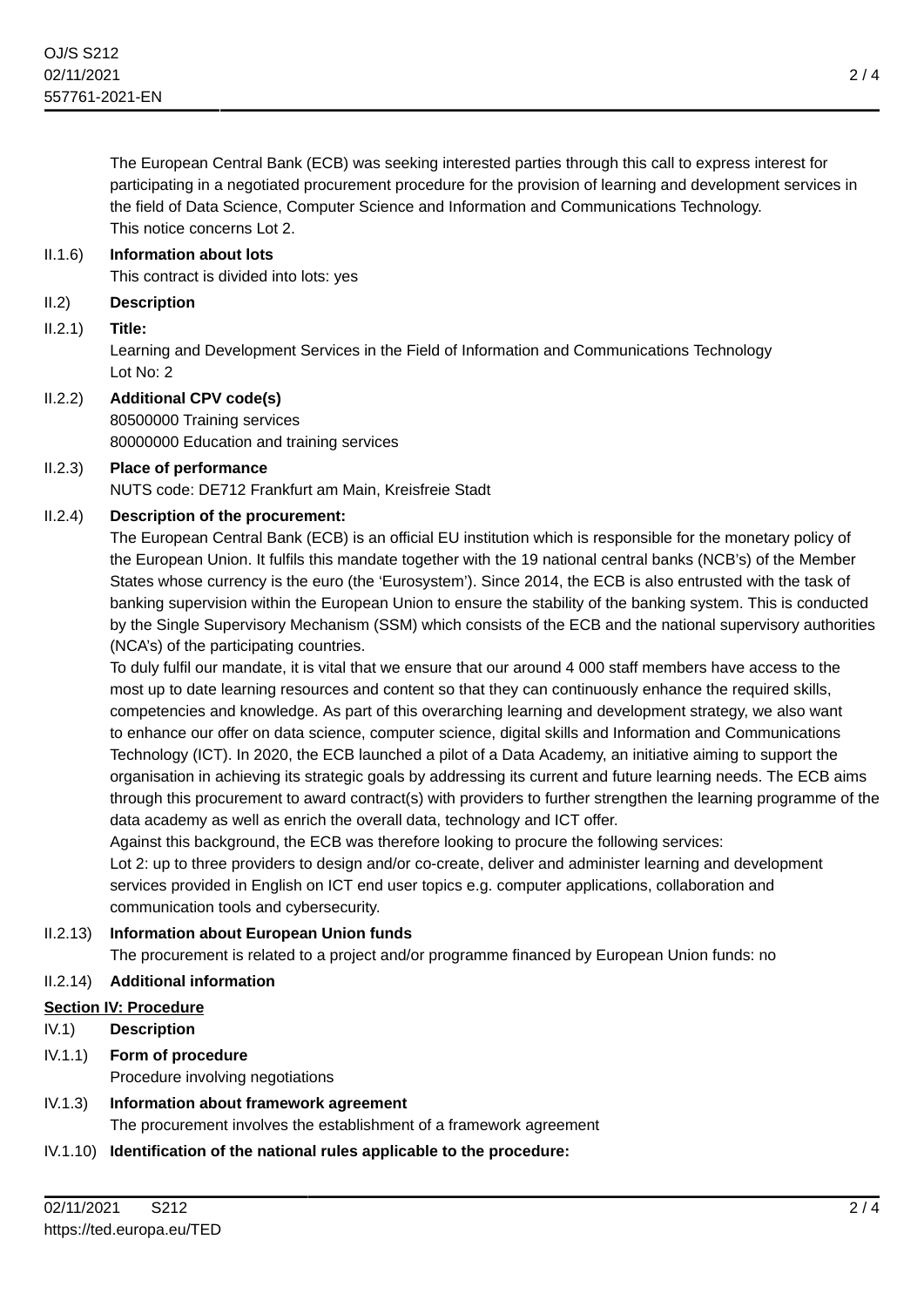#### IV.1.11) **Main features of the award procedure:**

#### IV.2) **Administrative information**

IV.2.1) **Previous publication concerning this procedure** Notice number in the OJ S: [2020/S 251-626986](https://ted.europa.eu/udl?uri=TED:NOTICE:626986-2020:TEXT:EN:HTML)

## IV.2.9) **Information about termination of call for competition in the form of a prior information notice**

#### **Section V: Award of contract**

**Contract No:** 1

**Lot No:** 2

#### **Title:**

Learning and Development Services in the Field of Information and Communications Technology A contract/lot is awarded: no

# V.1) **Information on non-award**

## **The contract/lot is not awarded**

No tenders or requests to participate were received or all were rejected

## **Section VI: Complementary information**

## VI.3) **Additional information:**

The procurement procedure has been conducted in accordance with Art. 35 Decision ECB/2016/2 of 9 February 2016 laying down the rules on procurement, OJ L 45, 20.2.2016, p. 15 (as amended) available on the ECB website:<http://www.ecb.europa.eu/ecb/jobsproc/tenders/html/index.en.html>. All offers were rejected.

#### VI.4) **Procedures for review**

#### VI.4.1) **Review body**

Official name: Procurement Review Body of the European Central Bank, c/o Legal Advice Team Postal address: Sonnemannstrasse 22 Town: Frankfurt am Main Postal code: 60314 Country: Germany Telephone: +49 6913440 Fax: +49 6913446886 Internet address: <http://www.ecb.europa.eu>

#### VI.4.2) **Body responsible for mediation procedures**

Official name: European Ombudsman Postal address: 1 avenue du Président Robert Schuman Town: Strasbourg Postal code: 67001 Country: France

#### VI.4.3) **Review procedure**

Precise information on deadline(s) for review procedures:

The time-limit to bring proceedings under Article 263 of the Treaty on the Functioning of the European Union shall begin to run two months from receipt of the appeal decision.

A complaint to the European Ombudsman does not affect the deadline for lodging appeals.

#### VI.4.4) **Service from which information about the review procedure may be obtained**